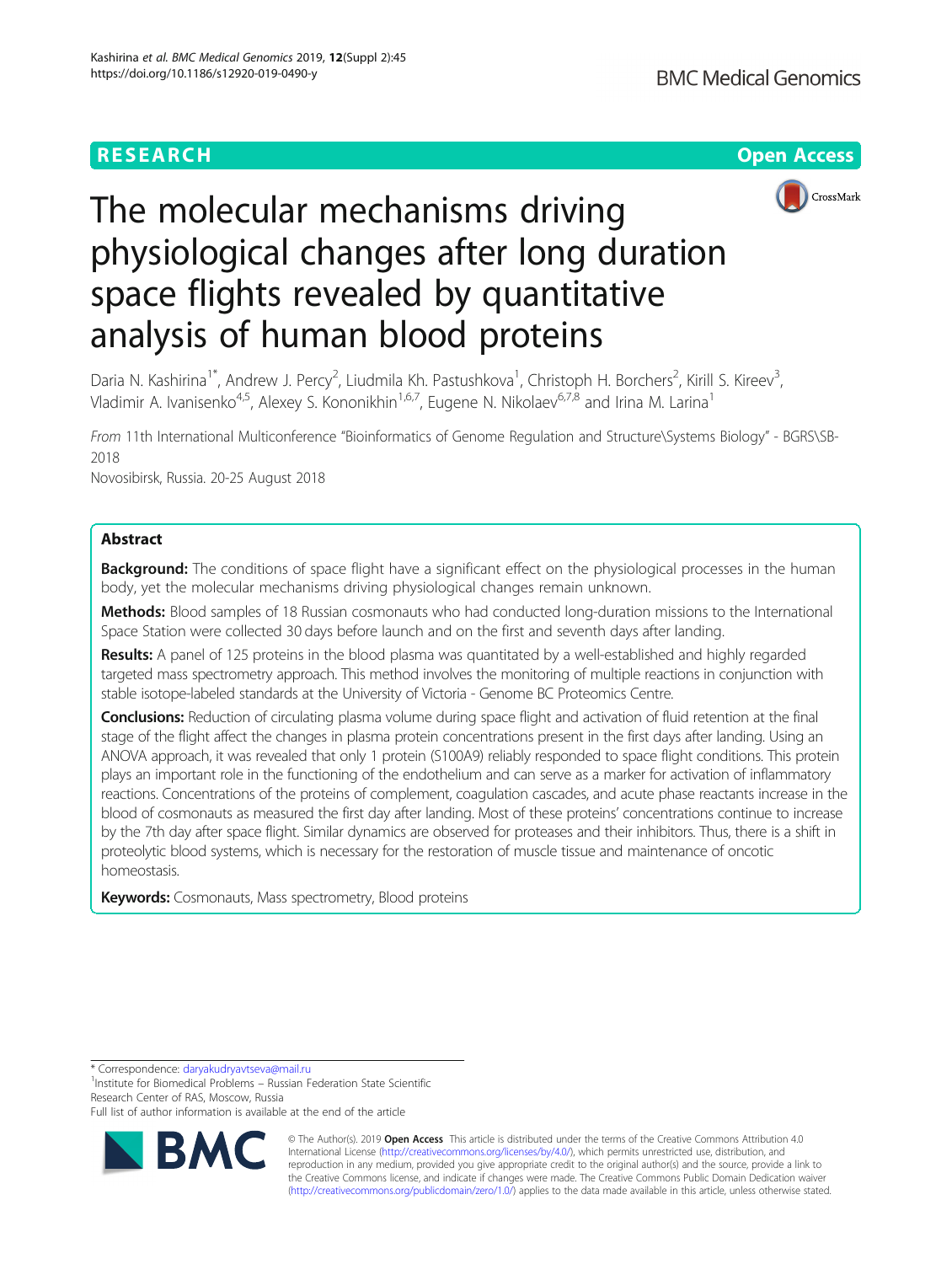## Background

The peculiar features of space radiation and microgravity during space flight generate risk for the cardiovascular system (CVS) thus increasing the risks to human space exploration. Space flight has significant influence on cardiovascular system function due to fluid redistribution and modification mechanisms involved in the regulation of blood pressure. Endothelial cells are active functioning elements of the CVS that participate in the factors affecting adaptation to space flight. It was shown that human endothelial cells from the umbilical vein are highly sensitive to microgravity [\[1](#page-7-0)]. The endothelium carries out barrier functions and is involved in the regulation of vascular tone, hemostasis, immune response, migration of blood cells to the vascular wall, and synthesis of inflammation factors and inhibitors. Thus, endothelial dysfunction can lead to the development of cardiovascular diseases. This dysfunction could also be the cause of the cardiovascular responses in cosmonauts known as cardiovascular disadaptation. However, the molecular mechanisms of physiological changes after space flight remain unknown. Recently, genomic and proteomic approaches have received significant attention. Proteomic methods with biological databases open new opportunities to reveal proteins participating in adaptive and pathological processes [\[2](#page-7-0)]. We have already analyzed the same set of cosmonauts' blood proteins [\[3](#page-7-0)]. There were three distinct groups of proteins: 1) proteins with post-flight protein concentrations remaining stable; 2) proteins whose concentrations recovered slowly; and 3) proteins whose concentrations recovered rapidly to their pre-flight levels. Now we reanalyze this data set to reveal the reason for the decreased concentrations of these proteins with subsequent correlation with states of water and electrolytic exchange in cosmonauts in the final flight period. The previous analysis was aimed at identifying proteins involved in the adaptation process to the conditions of terrestrial gravity, and mainly, the dynamics of proteins' level recovery were examined by looking at samples collected on the seventh day, while in the current study, the mechanism of changes in protein concentrations from samples taken on the first day after flight was examined.

It is well known, that plasma volume is reduced during spaceflight. Weightlessness exerts substantial effects on fluid redistribution in the human body. Plasma volume reduces by approximately 10–17% within the first day of spaceflight and this level is maintained until the end of mission [[4,](#page-7-0) [5](#page-7-0)]. After returning to normal gravity cardiac stroke volume and arterial pressure falls below pre-flight upright levels [\[6](#page-7-0)]. It is necessary to restore initial plasma volume so fluid-retaining systems become activated. The volume of circulating blood increases due to modulation of hormones regulating water-salt metabolism, but the

synthesis of blood proteins lags behind. Thus, plasma 'dilution' occurs where the blood contains less proteins compared with preflight data. In this manuscript, we analyzed results with a correction on plasma 'dilution.'

## **Methods**

## Blood collection

Whole blood samples from eighteen Russian cosmonauts (all male, mean  $\pm$  SD age:  $44 \pm 6$  years old) were analyzed. All subjects provided written informed consent to participate in the experiment «Proteome» in advance of their long duration (169–199 days) missions on the ISS. The experiment «Proteome» was approved by Biomedicine Ethics Committee of the Russian Federation Scientific Research Center-Institute of Biomedical Problems, Russian Academy of Sciences/Physiology Section of the Russian Bioethics Committee Russian Federation National Commission for UNESCO, and the Human Research Multilateral Review Board, NASA, Houston, TX, USA. Blood samples were collected 30 days before launch (L-30), and on the first  $(R + 1)$  and seventh  $(R +$ 7) days after landing. Blood was taken by venipuncture from a vein in the cubital fossa. Collection was done in commercial SARSTEDT-Monovette® tubes containing EDTA as the anticoagulant. Blood samples were centrifuged at 2000 g for 15 min at  $+4\degree$ C to remove plasma and the supernatant was frozen at − 80 °C until usage.

#### Target peptide panel

The target panel for liquid chromatography-mass spectrometric multiple reaction monitoring-based (LC/ MRM-MS) analysis comprised proteins functioning in extracellular fluid. The target proteins are classified as high-to-moderate abundance, spanning an approximate concentration range from 33 mg/mL to 44 ng/mL [\[7](#page-7-0)]. In the MRM-with-SIS-peptide quantitative approach, proteotypic peptides (usually tryptic) serve as molecular representatives of the target proteins. To help with compensation for matrix-induced suppression or variability in LC-MS performance, C-terminal 13C/15 N-labeled peptide analogues were used as internal standards (SIS- peptides). These were synthesized and purified at the University of Victoria - Genome BC Proteomics Centre. The CZE-derived purity of the 142 SIS peptides was 94.2%, on average [\[8](#page-7-0)].

#### LC/MRM-MS analysis

All steps of solution and sample preparation, LC/ MRM-MS parameters, are described in the article [\[3](#page-7-0)]. LC/MRM-MS analysis was performed with a Zorbax Eclipse Plus RP-UHPLC column on a 1290 Infinity UPLC system (all from Agilent Technologies) that was interfaced to a triple quadrupole mass spectrometer (Agilent 6490) via Agilent's Jet Stream™ source, operated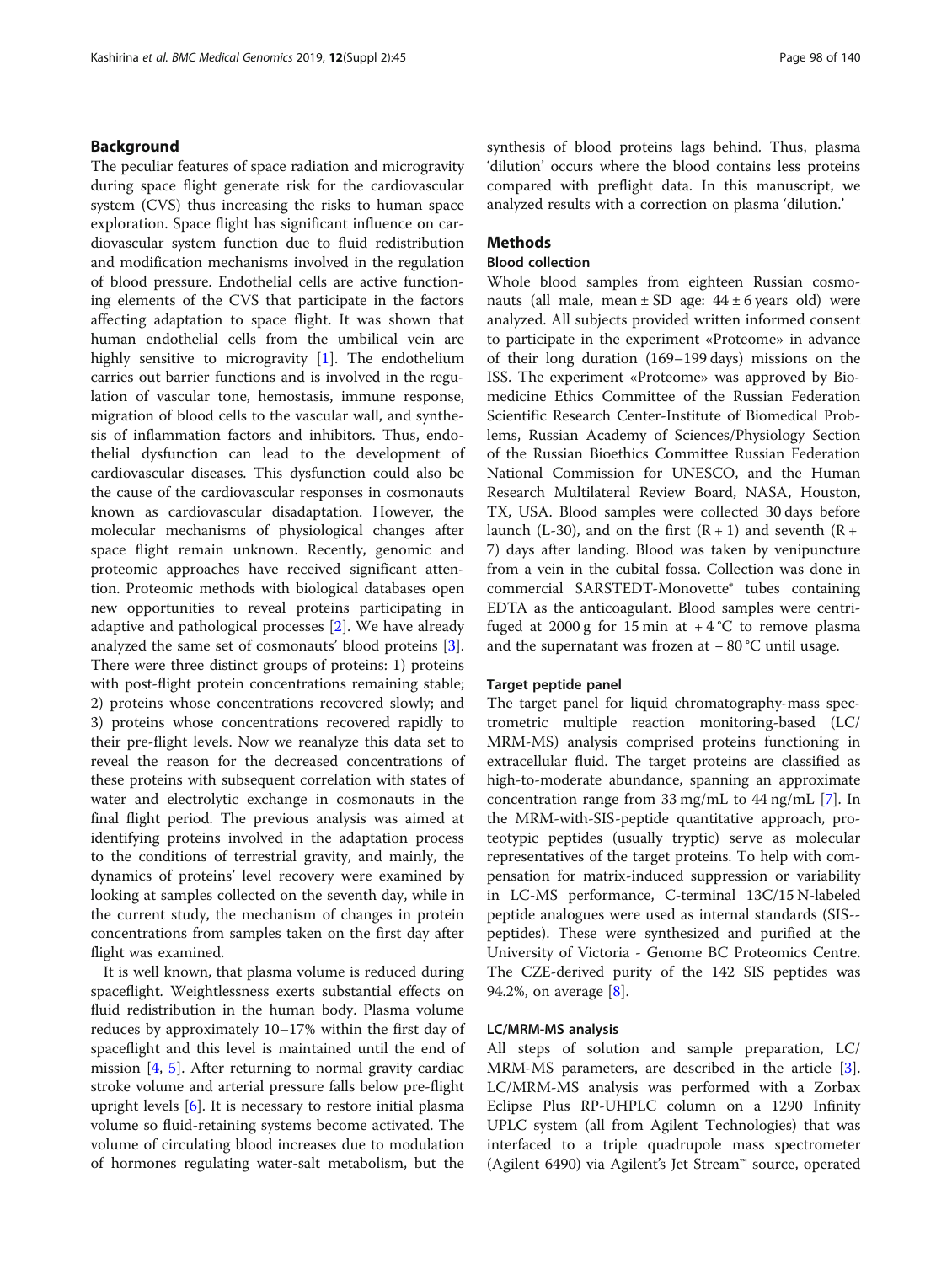<span id="page-2-0"></span>in the positive-ion ESI mode. Plasma tryptic digests were analyzed only once. The MRM data was visualized and examined with MassHunter Quantitative Analysis software (version B.07.00; Agilent). Quantitation was done using linear regression analysis, as described previously [\[8\]](#page-7-0).

### Bioinformational analysis

Statistical analysis was made with Statistics 7 software. Molecular function, biological processes, and paths were analyzed using DAVID database, PANTHER database, web application AmiGO, and search engine PubMed. The molecular masses and properties of proteins were annotated according to the information available from the UniProt KB database.

## Results and discussion

We obtained a list of all plasma proteins for each cosmonaut. In our data set, 125 plasma proteins were detected and quantitated. Using software Statistics 7 we performed analysis of variance (ANOVA). In the result we identified 19 proteins with statistically significant differences (p-value< 0,05) between samples collected at L-30,  $R + 1$ , and  $R + 7$  (Table 1).

Most of these proteins are decreased at  $R + 1$  except PAI-3 (slight increase) and protein S100-A9 (significant increase) (Fig. [1](#page-3-0) and Additional file [1](#page-7-0): Figure S1). Myeloid-related protein S100A9 is a calcium- and zinc-

binding protein, which plays a prominent role in the regulation of inflammatory processes and immune response. It is predominantly found as calprotectin (S100A8/A9), which has a wide array of intra- and extracellular functions. Calprotectin is predominantly expressed in myeloid cells. Its extracellular functions involve proinflammatory, antimicrobial, oxidant-scavenging, and apoptosis-inducing activities. Its proinflammatory activity includes recruitment of leukocytes, promotion of cytokine and chemokine production, and regulation of leukocyte adhesion and migration. Calprotectin also stimulates innate immune cells via binding to pattern recognition receptors such as Toll-like receptor 4 (TLR4) and receptor for advanced glycation end products (AGER). These receptors modulate vascular inflammation and play an important role in atherosclerosis pathogenesis. Binding to TLR4 and AGER activates the MAP-kinase and NF-kappa-B signaling pathways resulting in the amplification of the proinflammatory cascade and IL-6 secretion. Calprotectin is found in high concentrations at local sites of inflammation or in the serum of patients with inflammatory diseases such as rheumatoid, cystic fibrosis, inflammatory bowel disease, Crohn's disease, giant cell arteritis, cystic fibrosis, systemic lupus erythematosus, and progressive systemic sclerosis. A transcriptional profiling approach in patients with acute coronary syndromes identified S100A9 as a novel predictor of

Table 1 Proteins with statistically significant differences (p-value< 0,05) between points of blood collection

| Protein name                                                    | Means, fmol/ul |         |         | p-values          |                    |                 |       |
|-----------------------------------------------------------------|----------------|---------|---------|-------------------|--------------------|-----------------|-------|
|                                                                 | $L-30$         | $R + 1$ | $R + 7$ | $L-30$ vs $R + 1$ | $R + 1$ vs $R + 7$ | $L-30$ vs $R+7$ | (kDa) |
| 78 kDa glucose-regulated protein                                | 6.3            | 4.6     | 5.3     | 0.031             | 0.216              | 0.200           | 72.3  |
| Alpha-2-HS-glycoprotein                                         | 134.2          | 80.3    | 86.3    | 0.037             | 0.794              | 0.215           | 39.3  |
| Apolipoprotein A-II                                             | 5168.8         | 4188.9  | 4410.8  | 0.015             | 0.423              | 0.038           | 11.2  |
| Apolipoprotein A-IV                                             | 1277.7         | 1002.1  | 1425.1  | 0.067             | 0.003              | 0.275           | 45.4  |
| Apolipoprotein C-III                                            | 8.1            | 6.7     | 8.3     | 0.121             | 0.031              | 0.850           | 10.9  |
| Beta-2-microglobulin                                            | 110.6          | 96.6    | 116.8   | 0.024             | 0.004              | 0.322           | 13.7  |
| Cadherin-5                                                      | 16.2           | 14.2    | 15.7    | 0.044             | 0.193              | 0.635           | 87.5  |
| cDNA FLJ53327                                                   | 1007.1         | 802.2   | 959.2   | 0.012             | 0.048              | 0.535           | 77.8  |
| Cystatin-C                                                      | 71.9           | 41.9    | 49      | 0.014             | 0.630              | 0.218           | 15.8  |
| Fibronectin                                                     | 121.8          | 100.9   | 110.9   | 0.044             | 0.145              | 0.267           | 262.6 |
| Fibulin-1                                                       | 139.9          | 129.2   | 163.8   | 0.213             | 0.000              | 0.021           | 77.2  |
| Gelsolin                                                        | 811.6          | 611.1   | 737.2   | 0.001             | 0.005              | 0.182           | 85.7  |
| Insulin-like growth factor binding protein, acid labile subunit | 155.6          | 153.5   | 142.5   | 0.703             | 0.047              | 0.014           | 66.1  |
| Lumican                                                         | 510.3          | 446.9   | 528.2   | 0.028             | 0.001              | 0.503           | 38.4  |
| Mannan-binding lectin serine protease 1                         | 67.4           | 59.5    | 56.3    | 0.063             | 0.459              | 0.010           | 79.2  |
| Neuropilin-2                                                    | 42.7           | 41.1    | 46.8    | 0.432             | 0.016              | 0.106           | 104.9 |
| Plasma serine protease inhibitor (PAI-3)                        | 89.9           | 91.8    | 104.7   | 0.783             | 0.045              | 0.079           | 45.7  |
| Protein S100-A9                                                 | 2.7            | 6.2     | 3.8     | 0.039             | 0.070              | 0.152           | 13.2  |
| Serotransferrin                                                 | 9743.3         | 8235.4  | 8343.3  | 0.028             | 0.843              | 0.030           | 77.1  |

Note: p-values< 0,05 are bold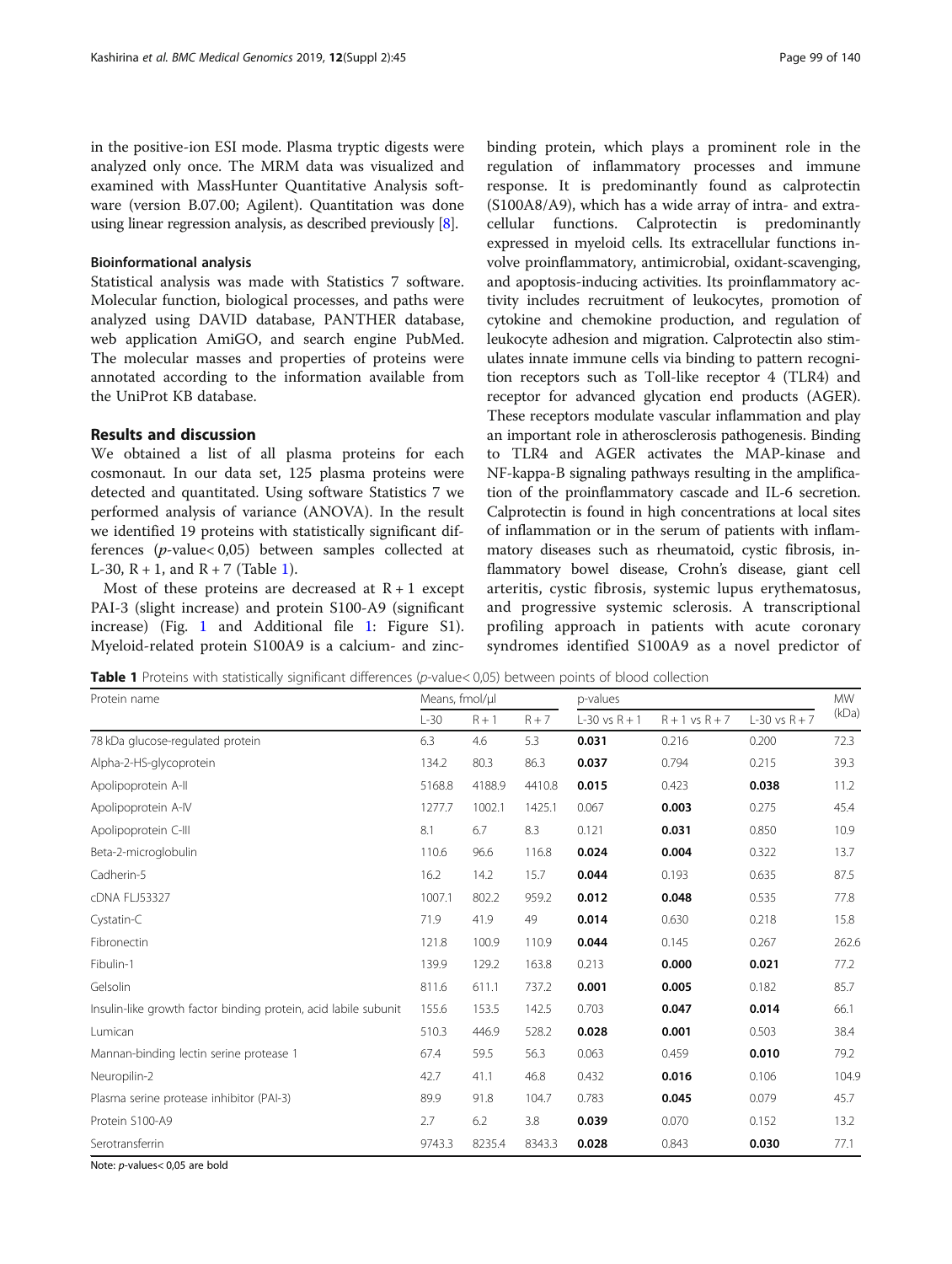<span id="page-3-0"></span>

myocardial infarction [[9\]](#page-7-0). Further studies demonstrated that elevated plasma levels of S100A9 heterodimer predict increased risk of first and recurrent cardiovascular events [\[10](#page-7-0)]. Up-regulation of S100A9 heterodimer is involved in atherosclerosis [[11\]](#page-7-0). Thus, S100A9 broadly regulates vascular inflammation and contributes to the biological response to vascular injury [\[12](#page-7-0)].

Consequently, an increased S100A9 level at  $R + 1$ could serve as a marker of activation of proinflammatory reactions or damage of endothelial cells due to landing stress. Endothelium is crucial for human vascular integrity and blood vessel function and its damage causes changes in the vascular wall similar to inflammation. In any case, increased levels of this protein can adversely affect cosmonauts' vessels, which can have long-term consequences.

Analyzing the dynamics of 19 reliably different proteins, we found that most of these proteins are decreased on the first day after landing compared with L-30 (except for the proteins PAI-3 and S100A9). Compared to  $R + 1$ , these proteins were found to have increased at  $R + 7$  (excluding apolipoprotein A-II, serotransferrin, insulin-like growth factor binding protein, and mannan-binding lectin serine protease 1), approaching background levels or remaining just below them. Thus, the contents of these proteins in the plasma were restored. However, the concentration of fibulin-1 (Fig. 1 and Additional file [1](#page-7-0): Figure S1) on the seventh day after landing was increased and significantly differed from both background and  $R + 1$ . Fibulin-1 is a fibronectin fiber.

As it is able to bind fibrin, it participates in the organization of extracellular matrix and maintenance of hemostasis. In our data set, concentration of fibrin precursors (fibrinogens) was increased by the first and seventh days after landing (Table [2\)](#page-4-0), followed by fibulin-1.

Analyzing concentrations of blood proteins, we took into consideration that plasma volume is reduced by approximately 10–17% within the first day of spaceflight. Total red blood cell mass decreases by approximately 10% within 1 week in space [\[5](#page-7-0)]. Then the amount of proteins is reduced to maintain osmotic homeostasis established under conditions of weightlessness. When the hypovolemic cosmonauts return to upright position in gravity, cardiac stroke volume and arterial pressure falls below pre-flight upright levels [[6\]](#page-7-0), and fluid-retaining systems become activated. Compared with pre-flight levels, on the landing day urinary ADH levels increase almost threefold, plasma renin activity increases almost fourfold, plasma aldosterone levels increase by 50%, and plasma atrial natriuretic peptide levels decrease by 33% [[13\]](#page-7-0). Also, to prevent reduction in the extracellular fluid volume the cosmonauts are administered water-salt supplements before landing to activate water retention mechanisms and improve body water balance in the post-landing period [\[14\]](#page-7-0). Fluid intake is relatively high on landing day, and urine volume is reduced compared with pre-flight values. Fluid metabolism appears to normalize within 1 week after returning from short-term space flight [\[13](#page-7-0)]. Long-term space flights may require longer recovery periods. However, changes in protein concentrations can also be caused by other space flight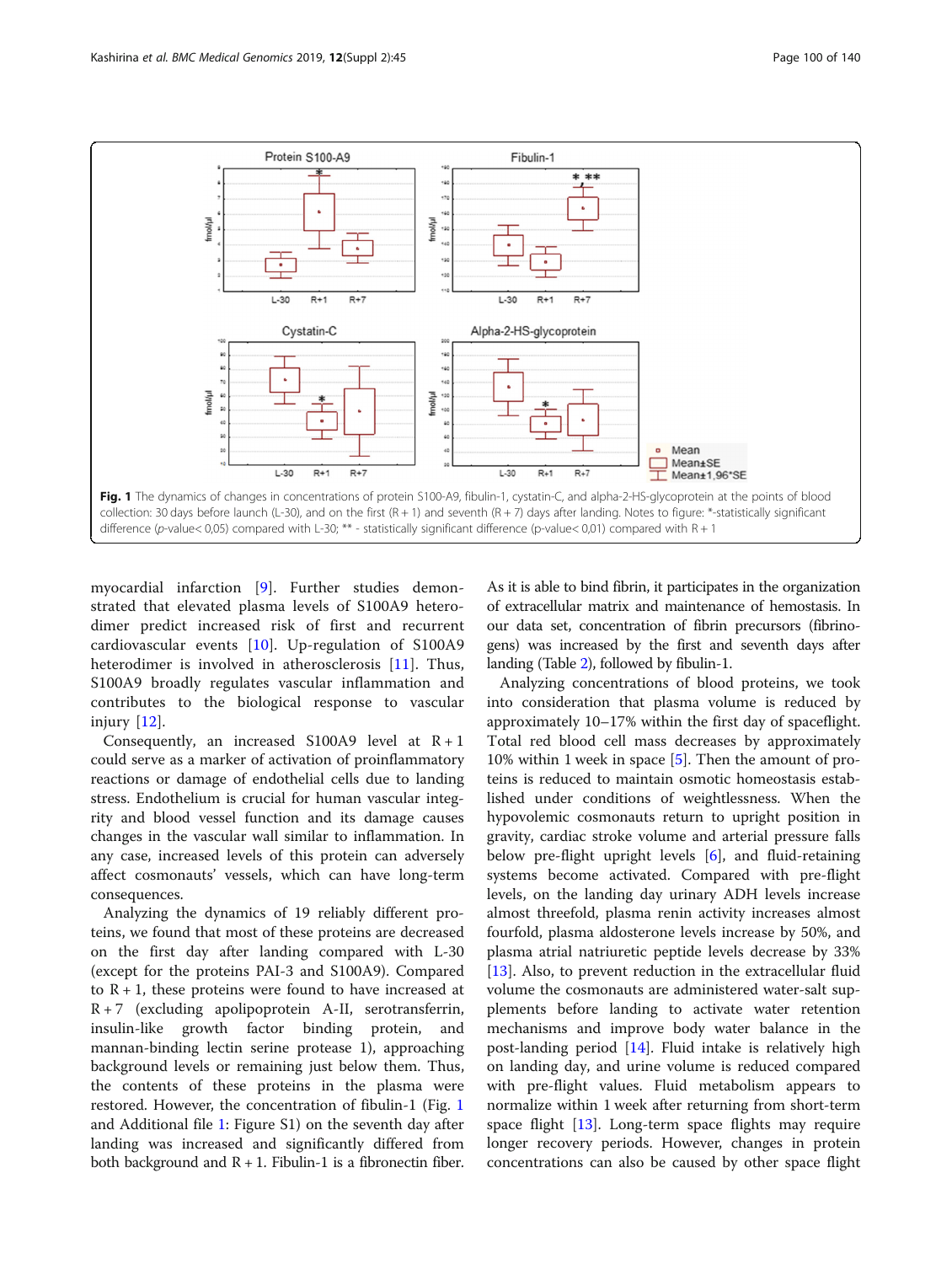#### <span id="page-4-0"></span>**Table 2** Proteins with increased or stable concentration at  $R + 1$

| Protein name                                                           | Means, fmol/µl |          |          | Complement<br>component | Acute<br>phase<br>proteins | Proteases       | Protease<br>inhibitors |
|------------------------------------------------------------------------|----------------|----------|----------|-------------------------|----------------------------|-----------------|------------------------|
|                                                                        | $L-30$         | $R + 1$  | $R + 7$  |                         |                            |                 |                        |
| Alpha-1-antichymotrypsin                                               | 2392.5         | 2411.6   | 2473.1   |                         | $^{+}$                     |                 | $+$                    |
| Apolipoprotein B-100                                                   | 474.9          | 478.1    | 415.9    |                         |                            |                 |                        |
| Apolipoprotein E                                                       | 797.9          | 914.5    | 915.8    |                         |                            |                 |                        |
| Beta-2-glycoprotein 1                                                  | 3367.2         | 3387.3   | 3471.1   |                         |                            |                 |                        |
| C4b-binding protein alpha chain                                        | 208.1          | 208.9    | 211.1    |                         |                            |                 |                        |
| Carbonic anhydrase 1                                                   | 55.4           | 69.9     | 56.8     |                         |                            |                 |                        |
| Ceruloplasmin                                                          | 2158.3         | 2182.9   | 2292.2   |                         | $^{+}$                     |                 |                        |
| Coagulation factor XI                                                  | 46.9           | 49.3     | 46.2     | $+$                     |                            | $^{+}$          |                        |
| <b>Complement C2</b>                                                   | 108.4          | 109.5    | 110.0    | $+$                     |                            | $^{+}$          |                        |
| <b>Complement C3</b>                                                   | 5936.4         | 5986.7   | 6141.2   | $+$                     |                            | $^{+}$          |                        |
| <b>Complement C4-B</b>                                                 | 1639.5         | 1651.7   | 1691.3   | $^{+}$                  |                            | $^{+}$          |                        |
| Complement component C9                                                | 215.0          | 252.3    | 247.2    | $\! + \!\!\!\!$         | $\! + \!\!\!\!$            |                 |                        |
| Fibrinogen alpha chain                                                 | 6781.9         | 7651.4   | 7726.8   | $+$                     | $^{+}$                     |                 |                        |
| Fibrinogen beta chain                                                  | 419.0          | 423.5    | 428.7    | $+$                     | $^{+}$                     |                 |                        |
| Fibrinogen gamma chain                                                 | 426.4          | 480.3    | 490.1    | $+$                     | $\! + \!\!\!\!$            |                 |                        |
| Fibrinopeptide A                                                       | 1469.0         | 1593.3   | 1663.9   |                         |                            |                 |                        |
| Haptoglobin                                                            | 18,033.4       | 19,230.8 | 19,612.7 |                         | $^{+}$                     | $^{+}$          |                        |
| Hemoglobin subunit alpha                                               | 2628.5         | 3248.1   | 2452.5   |                         |                            |                 |                        |
| Insulin-like growth factor-binding protein complex acid labile subunit | 143.3          | 156.9    | 148.1    |                         |                            |                 |                        |
| Leucine-rich alpha-2-glycoprotein                                      | 271.2          | 321.2    | 308.2    |                         |                            |                 |                        |
| Lipopolysaccharide-binding protein                                     | 121.1          | 126.8    | 119.4    |                         | $^{+}$                     |                 |                        |
| MRNA for apolipoprotein E                                              | 677.4          | 790.8    | 778.8    |                         |                            |                 |                        |
| Plasma serine protease inhibitor (PAI-3)                               | 89.9           | 91.8     | 104.7    | $^{+}$                  |                            |                 | $\! + \!\!\!\!$        |
| <b>Protein AMBP</b>                                                    | 926.0          | 1007.6   | 1080.5   |                         |                            |                 |                        |
| Protein S100-A9                                                        | 2.7            | 6.2      | 3.8      |                         |                            |                 |                        |
| Serum paraoxonase/lactonase 3                                          | 20.0           | 20.2     | 18.8     |                         |                            |                 |                        |
| Thyroxine-binding globulin                                             | 166.9          | 173.6    | 171.6    |                         |                            |                 | $+$                    |
| Vitamin D-binding protein                                              | 3222.1         | 3301.9   | 3306.5   |                         |                            |                 |                        |
| Vitamin K-dependent protein C                                          | 40.4           | 40.6     | 41.5     | $^{+}$                  |                            | $\! + \!\!\!\!$ |                        |
| <b>Vitronectin</b>                                                     | 325.1          | 326.4    | 352.1    |                         |                            |                 |                        |

Note: proteins which continue to increase concentration at  $R + 7$  are bold

factors, including emotional stress, circadian rhythm shift and overloads during the landing stage.

Thus, in the early post-flight period blood is 'diluted' by extra fluid and this leads to a decrease in the concentration of plasma proteins at  $R + 1$  (Additional file [1](#page-7-0): Figure S1). In addition, in this experiment we observed a decrease in concentration of the major protein in the blood plasma, albumin, although this decrease did not rise to the level of significance. Still, it is necessary to resupply proteins in plasma to recover colloid-oncotic pressure. We supposed that synthesis of protease inhibitors such as PAI-3 is activated after space flight to deactivate proteolysis. It was shown that protease inhibitors are activated in response to hypoproteinemia. Hypoproteinemia due to sepsis leads to a 2–5 fold decrease of the activity of endogenous proteinases while the activity of protease inhibitors, alpha 1-antichymotrypsin and an acid-stable inhibitor of trypsin, was found to be higher by 20–30% in blood plasma [[15](#page-7-0)].

Despite the plasma 'dilution', it is possible to distinguish proteins that decrease more than others do. Two proteins, cystatin-C and alpha-2-HS-glycoprotein, which are cysteine protease inhibitors, decrease their concentration at  $R + 1$  $R + 1$  (by 41.8 and 40% respectively) (Fig. 1). Thus, the dynamics of protease inhibitors is ambiguous, but changes in this system can be clearly traced.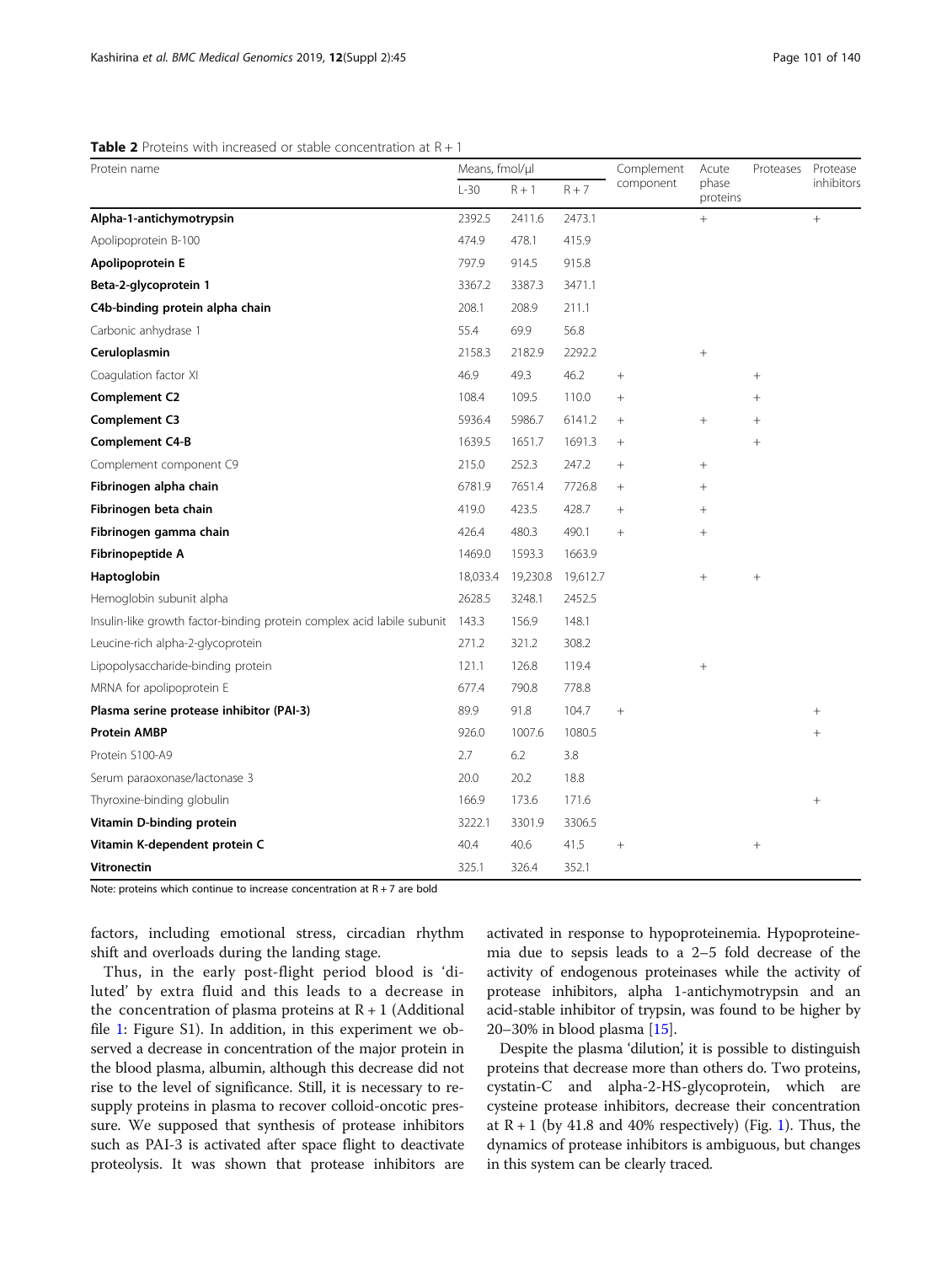Blood 'dilution' due to space flight makes the detection of proteins with increased concentration more difficult. Therefore, proteins whose concentration increased on the first day after landing or did not decrease with the majority of cosmonauts' blood proteins, although not rising to the level of significance, were of interest. From the total number of identified proteins (125) we analyzed 30 proteins with increased or stable concentration at R  $+1$  (Table [2](#page-4-0)).

Using web application AmiGO and DAVID database we performed functional analysis of these proteins. Complement and coagulation cascades are significantly more represented pathways ( $p < 0.05$  with consideration of Benjamini-Hochberg correction for multiple comparisons). The complement system is a cascade of proteolytic enzymes. The principal function of the complement system is protection of the host from infection/inflammation by recruiting (chemotaxis) and enhancing phagocytosis by innate immune cells, leading to lysis of the target cells. It is a part of both the innate and adaptive immune responses. The complement system can potentially damage host cells as well, so when the complement system is stimulated by proteases, it could damage endothelium.

Ten proteins with increased or stable concentrations at  $R + 1$  participate in complement and coagulation cascades. Eight of these proteins (Complement C2, C3, C4B, fibrinogen alpha, beta and gamma chain, vitamin K-dependent protein C, and PAI-3) are increased at  $R +$ 1 and continue to increase at  $R + 7$  (Table [2](#page-4-0)). Thus, we can suppose that increased synthesis of these proteins is induced by space flight.

Five proteins of the complement and coagulation cascades (coagulation factor XI, complement C2, C3, C4B, and protein C) are proteases. Thus, five proteases are increased at  $R + 1$  after space flight; all of them are serine-type endopeptidases.

Together with serine proteases, serine protease inhibitors such as α1-antichymotrypsin, protein AMBP, thyroxine-binding globulin, and PAI-3 were increased at  $R + 1$  (Table [2](#page-4-0)). In addition, proteins participating in negative regulation of endopeptidase activity (vitronectin and complement C3) were increased or unchanged. PAI-3 was increased at  $R + 1$  and continued to increase at  $R + 7$  (Table [1](#page-2-0)) reaching significance, as detected by ANOVA. Thus, we can suppose that increased synthesis of this protein is induced by space flight.

Thus, a large portion of proteins with decreased or increased concentration at  $R + 1$  were proteases and protease inhibitors. Redistribution of the amounts of proteases and their inhibitors has physiological value. It is necessary to satisfy the requirement of an organism for new proteins. Proteases cleave old proteins and generate amino acids which are used for rapid building

of new proteins that are necessary for adaptation processes. It is known that the concentrations of free amino acids (lysine, threonine, valine, leucine, isoleucine, and phenylalanine) are decreased in blood after space flight [[16\]](#page-7-0). Therefore, a blood supply with amino acids produced by proteases represents an acute adaptive reaction. In the first days after spaceflight an organism needs plastic resources (proteins) for muscle tissue reconstruction and possibly blood oncotic pressure recovery.

Concentrations of 9 acute-phase proteins in the plasma were increased in our data set. Seven of them (complement C3, 1-antichymotrypsin, fibrinogen α, β and  $\gamma$  chain, ceruloplasmin, and haptoglobin) continued to increase in concentration by  $R + 7$  (Table [2](#page-4-0)). Acute-phase proteins are a class of proteins in which plasma concentrations increase (positive acute-phase proteins) or decrease (negative acute-phase proteins) in response to inflammation or injury. Several of them have antiprotease activity. It is worth saying that some negative acute-phase proteins (serotransferrin and alpha-2-HS-glycoprotein) were significantly decreased (Table [1\)](#page-2-0).

A number of studies confirm an increase of acute phase proteins after space flight. Kaur and Simons [[17](#page-7-0)] showed that levels of the lipopolysaccharide binding protein in the plasma of 20 crew members, 3–4 h and 15 days after landing, were increased. Fibrinogen concentration was significantly increased (by 13.2%) on the first day after space flight  $[18]$  $[18]$ . Even after short-duration space flights lasting 4–7 days, the phenomenon of fibrinogenemia (an increased level of fibrinogen in the blood) was demonstrated [\[19\]](#page-7-0). Stein et al. showed an increased rate of fibrinogen synthesis on the first day after the end of a 16-day flight [[20\]](#page-7-0). However, increased concentration of fibrinogen is observed not only in acute inflammatory processes in the body, but also during stress [[21\]](#page-7-0) and at decreased levels of physical activity [\[22](#page-7-0)]. It is possible the day of landing is associated with short-term metabolic stress, as suggested by the confirmed increased synthesis of fibrinogen and release of cortisol and interleukin-6 [[23](#page-8-0)].

There are other works confirming our results. After 49-days of spaceflight, increased levels of  $\alpha$ -2 globulins, ceruloplasmin, and haptoglobin were demonstrated, whose concentrations were maximal on the 14th day of the re-adaptation period [\[24](#page-8-0)]. Significant shifts of β-globulin fractions were observed: transferrin was decreased and C3 and C4 complement factors were increased on the first post-flight day. In our study, similar changes were detected. The authors point out the development of the acute phase response after the end of the flight. This response could be due to both the accelerations from descent and landing as well as the conditions associated with a return to terrestrial gravity.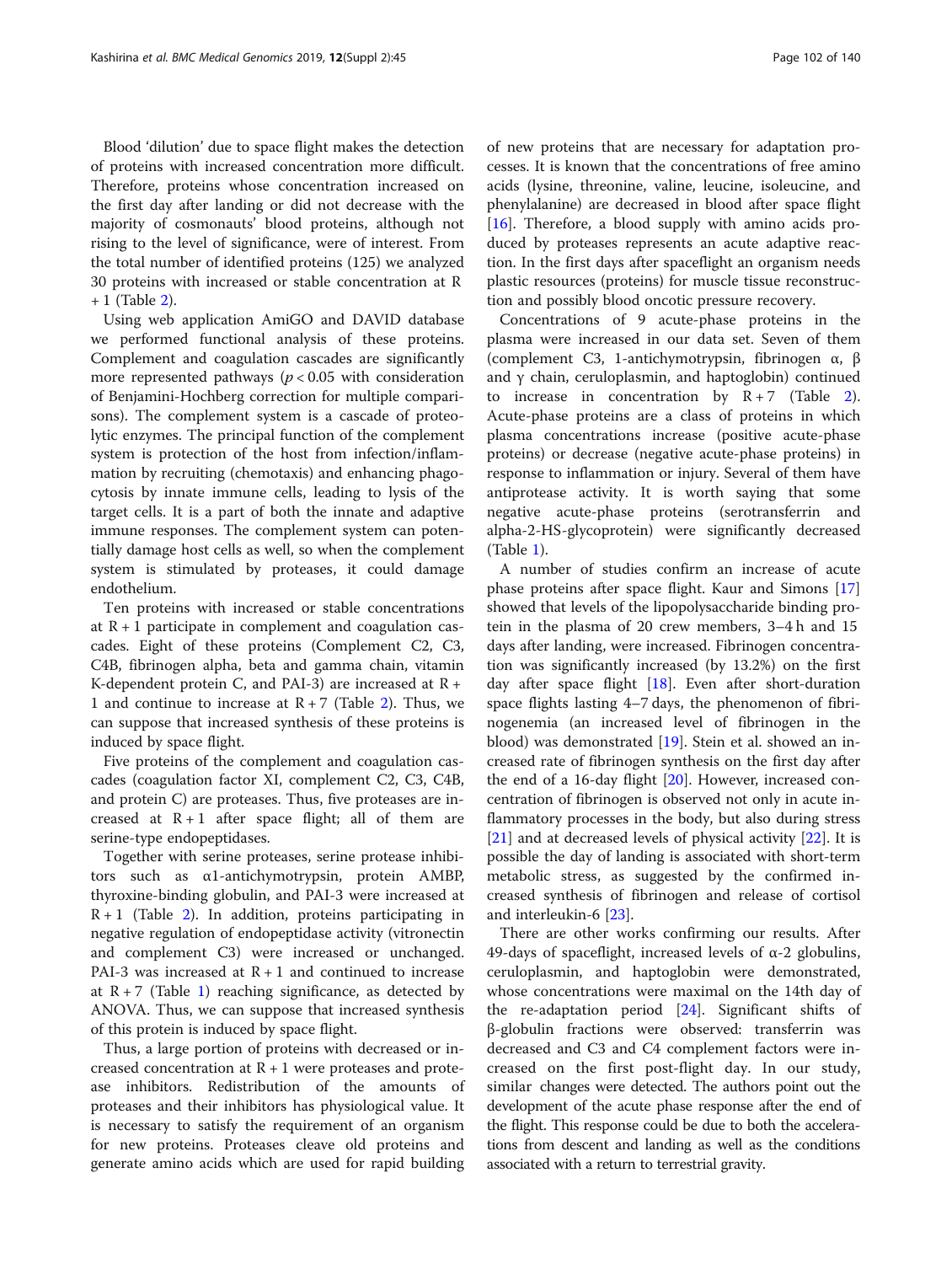In all mammals, the synthesis of acute phase proteins is regulated by inflammatory cytokines, such as interleukin-6 (IL-6), interleukin-1 (IL-1), and tumor necrosis factor (TNF). For example, IL-6 plays an important role in the regulation of haptoglobin, fibrinogen, and alpha-1-anti-chymotrypsin. There is evidence that human endothelial cells have increased secretion of IL-6 after exposure to spaceflight conditions [[25\]](#page-8-0). Stein and Schluter found that urinary IL-6 and cortisol excretion were increased on the 1st day of spaceflight, suggesting an acute-phase response to a stress during adaptation to the space environment  $[26]$  $[26]$  $[26]$ . On the day of landing, there was also a significant increase in IL-6 levels in urine in some astronauts [[27\]](#page-8-0). However, excretion of cortisol in urine corresponded to the background level, which lowers the probability that emotional stress plays a role in the induction of the acute phase response. The question of whether or not the acute phase response develops after the landing remains to be answered.

The increasing S100A9 concentration could be attributed to induction of IL-6 synthesis. It has been shown that the above-described S100A9 protein is able to induce IL-6 production in human gingival fibroblasts [[28\]](#page-8-0) and in human endothelial cells pretreated with AGE albumin [[29](#page-8-0)]. There is evidence that in addition to participating in the inflammatory response, S100A8 and S100A9 proteins are involved in angiogenesis due to their ability to enhance proliferation, migration, and formation of tubular structures by endothelial cells [\[30\]](#page-8-0). It is known that angiogenesis is enhanced by inflammation. Thus, the S100A9 protein could be the mechanism of angiogenesis activation occurring in inflammation.

Some of the proteins with increased concentrations at  $R + 1$  also contribute to angiogenesis. Leucine-rich alpha-2-glycoprotein positively regulates proliferation of endothelial cells. Complement C3 stimulates the production of vascular endothelial growth factor (VEGF) and vitronectin positively regulates the VEGF signal pathway. VEGF stimulates angiogenesis, vascular growth, endothelial cells growth, as well as their proliferation and migration, both necessary for angiogenesis. In the tissues of skeletal muscles, the most important factor of angiogenesis is VEGF. The secretion of VEGF from muscle cells is stimulated by various factors including muscle contraction. Therefore, the concentration of VEGF increases markedly in muscle activity, which triggers angiogenesis. Interestingly, our data indicate that during the first day after landing, angiogenesis processes are activated, related to the restoration of muscle mass and the need to ensure their adequate blood supply. In the work [[31](#page-8-0)] it is confirmed that skeletal muscle training has a strong angiogenic effect. It is possible that after space flight the

hypotrophic muscles are reloaded and activation of inflammation at a low level occurs. Accordingly, it can be assumed that during the acute period of re-adaptation, an inflammatory response is initiated as activation of pro-inflammatory reactions is physiologically necessary to trigger neovascularization in the muscles that are hypotrophic after landing.

The data obtained by new analysis confirm the involvement of pathways that regulate the activities of proteases, natural immunity, lipid metabolism, and coagulation cascades that were determined in a previous analysis [[3\]](#page-7-0). In addition, the article explains the dynamics of the most extensive group of proteins described in a previous article and whose concentrations recovered rapidly to their pre-flight levels [[3\]](#page-7-0). It was assumed that changes in the subjects' blood concentrations are transitory and may be attributable to the influence of the final stage of the flight, including such factors as emotional stress and overloads during the landing stage. In the light of new data, it is believed that the dynamics of these proteins are also associated with changes in the volume of circulating plasma.

#### Conclusion

Reduction of circulating plasma volume during space flight, and subsequent activation of fluid retention at the final stage of flight - affect the changes in plasma protein concentrations in the first days after landing. Using the ANOVA approach, it was revealed that only 1 protein reliably responded to the space flight conditions described herein - S100A9. This protein plays an important role in the functioning of endothelium and can serve as a marker for the activation of inflammatory reactions. There are increases in the concentrations of the proteins of complement and the coagulation cascade, as well as an increase in the acute phase response, in the blood of cosmonauts on the first day after landing. Most of these proteins' concentrations continue to increase by the 7th day after landing. Similar dynamics are observed for proteases and their inhibitors. Thus, there is a shift in proteolytic blood systems, which is necessary for the restoration of muscle tissue and maintenance of oncotic homeostasis. We assume that during the acute period of cosmonauts' re-adaptation, the load of hypotrophic muscles under conditions of terrestrial gravity initiates an inflammatory response and activation of angiogenesis processes. Consequently, using the proteomic method of studying the blood of cosmonauts to expand the understanding of the mechanisms of the adaptive process will perhaps serve as the basis for the development of preventive measures.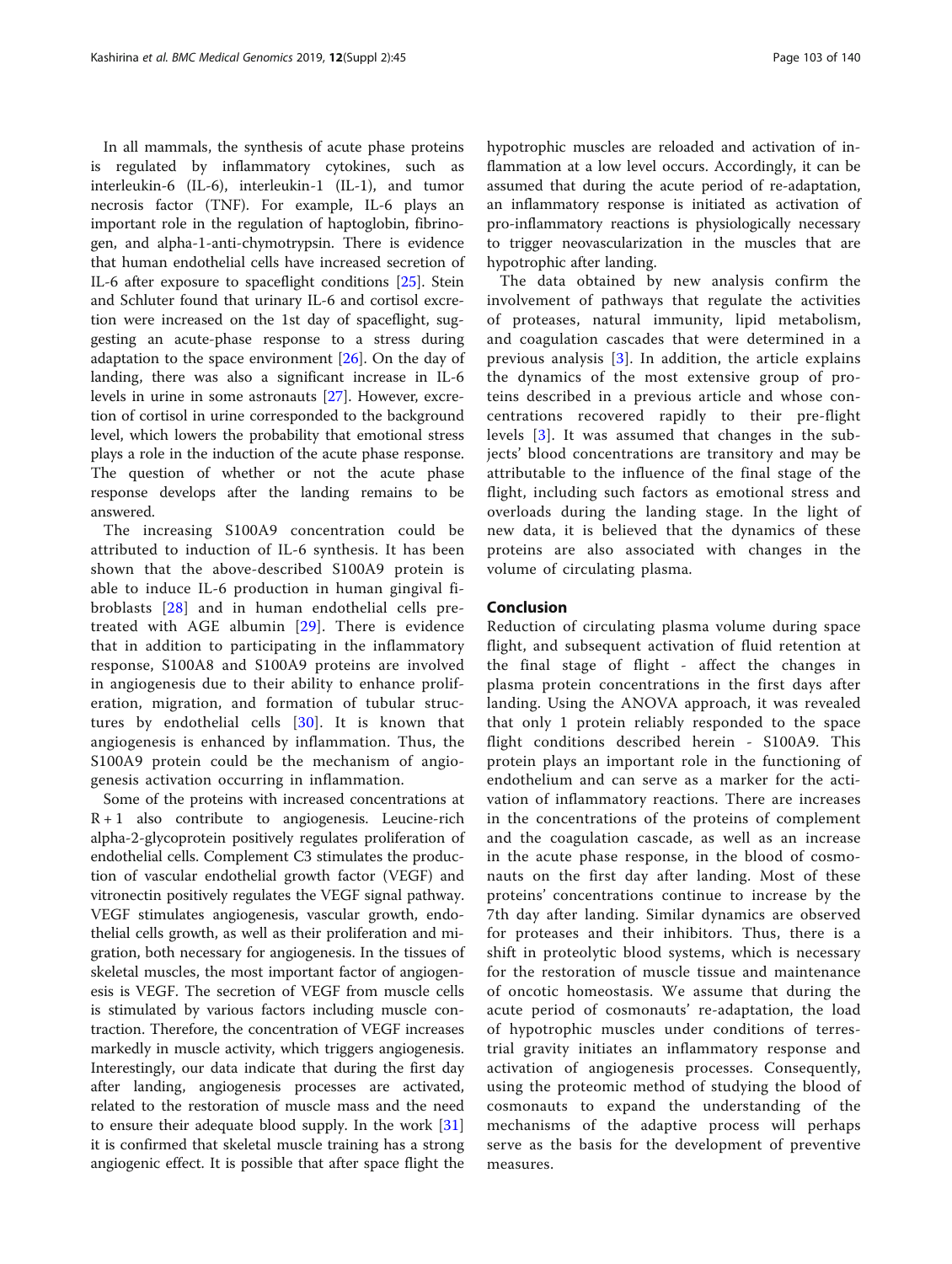## <span id="page-7-0"></span>Additional file

[Additional file 1](https://doi.org/10.1186/s12920-019-0490-y) : Figure S1. Box & Whisker plots of 19 proteins with statistically significant differences between points of blood collection. (DOCX 521 kb)

#### Abbreviations

ANOVA: Analysis of variance; CVS: Cardiovascular system; PAI-3: Plasma serine protease inhibitor; VEGF: Vascular endothelial growth factor

#### Acknowledgments

The authors are grateful for Conference Organizing Committee BGRS\SB-2018, ICG SB RAS (budget project 0324-2018-0017). We thank Gene L. Dowell, MD, MS, University of Texas Medical Branch and the reviewers for science discussion and valuable comments.

#### Funding

The research and publication costs were covered by RFBR grant № 18–34- 00524 (KDN) and Russian Ministry of Science and Education (project 28.12487.2018/12.1).

#### Availability of data and materials

Not applicable.

#### About this supplement

This article has been published as part of BMC Medical Genomics Volume 12 Supplement 2, 2019: Selected articles from BGRS\SB-2018: medical genomics. The full contents of the supplement are available online at [https://](https://bmcmedgenomics.biomedcentral.com/articles/supplements/volume-12-supplement-2) [bmcmedgenomics.biomedcentral.com/articles/supplements/volume-12](https://bmcmedgenomics.biomedcentral.com/articles/supplements/volume-12-supplement-2) [supplement-2](https://bmcmedgenomics.biomedcentral.com/articles/supplements/volume-12-supplement-2).

#### Authors' contributions

Conceived and designed the experiments: LIM, ENN, PLH. Performed the experiments: PAJ, BCH, PLH, KKS. Analyzed the data: KDN, LIM, IVA. Wrote the paper: KDN, KKS, LIM. All authors read and approved the final manuscript.

#### Ethics approval and consent to participate

All members of the main and backup crews provided written informed consent to participate in the experiment «Proteome» in advance of their missions on the ISS. The experiment «Proteome» was approved by Biomedicine Ethics Committee of IBMP RAS/Physiology Section of the Russian Bioethics Committee Russian Federation National Commission for UNESCO and Human Research Multilateral Review Board, NASA, Houston, Tx, USA.

#### Consent for publication

All members of the main and backup crews provided written informed consent to participate in the experiment «Proteome» in advance of their missions on the ISS. The experiment «Proteome» was approved by Biomedicine Ethics Committee of IBMP RAS/Physiology Section of the Russian Bioethics Committee Russian Federation National Commission for UNESCO and Human Research Multilateral Review Board, NASA, Houston, Tx, USA.

#### Competing interests

The authors declare that they have no competing interests.

#### Publisher's Note

Springer Nature remains neutral with regard to jurisdictional claims in published maps and institutional affiliations.

#### Author details

<sup>1</sup>Institute for Biomedical Problems - Russian Federation State Scientific Research Center of RAS, Moscow, Russia. <sup>2</sup>Genome British Columbia Proteomics Centre, University of Victoria, Victoria, BC, Canada. <sup>3</sup>Yu.A.Gagarin Research and Test Cosmonaut Training Center, Star City, Moscow Region, Russia. <sup>4</sup>Institute of Cytology and Genetics of SB RAS, Novosibirsk, Russia.<br><sup>5</sup>Novosibirsk State University Novosibirsk, Pussia. <sup>6</sup>/L. Talsese Institute fo Novosibirsk State University, Novosibirsk, Russia. <sup>6</sup>V.L. Talrose Institute for Energy Problems of Chemical Physics, Russian Academy of Sciences,

Moscow, Russia. <sup>7</sup> Moscow Institute of Physics and Technology, Dolgoprudny, Moscow region, Russia. <sup>8</sup>Skolkovo Institute of Science and Technology Skoltech, Moscow region, Russia.

#### Published: 13 March 2019

#### References

- 1. Maier JA, Cialdai F, Monici M, Morbidelli L. The impact of microgravity and hypergravity on endothelial cells. Biomed Res Int. 2015;2015:434803.
- 2. Binder H, Wirth H, Arakelyan A, Lembcke K, Tiys ES, Ivanisenko VA, Kolchanov NA, Kononikhin A, Popov I, Nikolaev EN, Pastushkova L, Larina IM. Time-course human urine proteomics in space-flight simulation experiments. BMC Genomics. 2014;15(Suppl 12):S2.
- Larina IM, Percy AJ, Yang J, Borcher CH, Nosovsky AM, Grigoriev AI, Nikolaev EN. Protein expression changes caused by spaceflight as measured for 18 Russian cosmonauts. Sci Rep. 2017;7:8142.
- 4. Drummer C, Gerzer R, Baisch F, Heer M. Body fluid regulation in microgravity differs from that on Earth: an overview. Pflugers Arch. 2000;441(2- 3Suppl):R66–72.
- 5. Watenpaugh DE. Fluid volume control during short-term spaceflight and implications for human performance. J ExpBiol. 2001;204(Pt.18):3209–15.
- 6. Buckey JC, Lane LD, Levine BD, Watenpaugh DE, Wright SJ, Moore WE, Gaffney FA, Blomqvist CG. Orthostatic intolerance after spaceflight. J Appl Physiol. 1996;81:7–18.
- 7. Percy AJ, Chambers AG, Yang J, Hardie DB, Borchers CH. Advances in multiplexed MRM-based protein biomarker quantitation toward clinical utility. Biochim Biophys Acta. 2014;1844:917–26.
- Kuzyk MA, Parker CE, Domanski D, Borchers CH. Development of MRMbased assays for the absolute quantitation of plasma proteins. Methods Mol Biol. 2013;1023:53–82.
- 9. Healy AM, Pickard MD, Pradhan AD, Wang Y, Chen Z, Croce K, Sakuma M, Shi C, Zago AC, Garasic J, Damokosh AI, Dowie TL, Poisson L, Lillie J, Libby P, Ridker PM, Simon DI. Platelet expression profiling and clinical validation of myeloid-related protein-14 as a novel determinant of cardiovascular events. Circulation. 2006;113(19):2278–84.
- 10. Altwegg LA, Neidhart M, Hersberger M, Muller S, Eberli FR, Corti R, Roffi M, Sutsch G, Gay S, von Eckardstein A, Wischnewsky MB, Luscher TF, Maier W. Myeloid-related protein 8/14 complex is released by monocytes and granulocytes at the site of coronary occlusion: a novel, early, and sensitive marker of acute coronary syndromes. Eur Heart J. 2007;28(8):941–8.
- 11. Cagnin S, Biscuola M, Patuzzo C, Trabetti E, Pasquali A, Laveder P, Faggian G, Iafrancesco M, Mazzucco A, Pignatti PF, Lanfranchi G. Reconstruction and functional analysis of altered molecular pathways in human atherosclerotic arteries. BMC Genomics. 2009;10(1):13.
- 12. Croce K, Gao H, Wang Y, et al. Myeloid-related protein-8/14 is critical for the biological response to vascular injury. Circulation. 2009;120(5):427–36.
- 13. Leach CS, Alfrey CP, Suki WN, Leonard JI, Rambaut PC, Inners LD, Smith SM, Lane HW, Krauhs JM. Regulation of body fluid compartments during shortterm spaceflight. J Appl Physiol. 1996;81:105–16.
- 14. Grigor'ev AI, Noskov VB. Evaluation of effectiveness of water-salt supplement in the long-duration "MIR" missions. Aviakosm Ekolog Med. 2001;35(5):11–5.
- 15. Belova LA, Ogloblina OG, Satalkin AA, Diugeev AN, Fomin MD, Kashina LG, Kukharchuk VV. Imbalance in the proteinase-inhibitor system in obstetric sepsis and septic shock. Klin Lab Diagn. 2003;7:13–6.
- 16. Popov IG, Lackevich AA. Amino acids in the blood of cosmonauts before and after a 211-day flight. Cosmic Biol Aerospace Med. 1984;18(2):26–33.
- 17. Kaur I, Simons ER, Kapadia AS, Ott CM, Pierson DL. Effect of spaceflight on ability of monocytes to respond to endotoxins of gram-negative bacteria. Clin Vaccine Immunol. 2008;15(10):1523–8.
- 18. Kuzichkin DS, Morukov BV, Markin AA, Krivitzyna ZA, Juravlyova OA. Cosmonauts hemostasis system indices after long-term and short-term space flights. 17th IAA Humans in Space Symposium.2009:75.
- 19. Fomin AN. Fibrinogen of blood during 7-day water immersion and shortduration space flight. Cosmic Biol Aerospace Med. 1981;15(5):83–5.
- 20. Stein TP, Schluter MD. Plasma protein synthesis after spaceflight. Aviat Space Environ Med. 2006;77(7):745–8.
- 21. McKenzie JM, Celander DR, Guest MM. Fibrinogen titer as an indicator of physiologic stability. Am J Physiol. 1963;204:42–4.
- 22. Kozlov AA, Berkovich AL, Kachalova ND, Sergeeva EV, Prostakova TM. A manual for laboratory technicians on methods of studying plasma hemostasis. Rus Acad Med Sci. 2006;24.